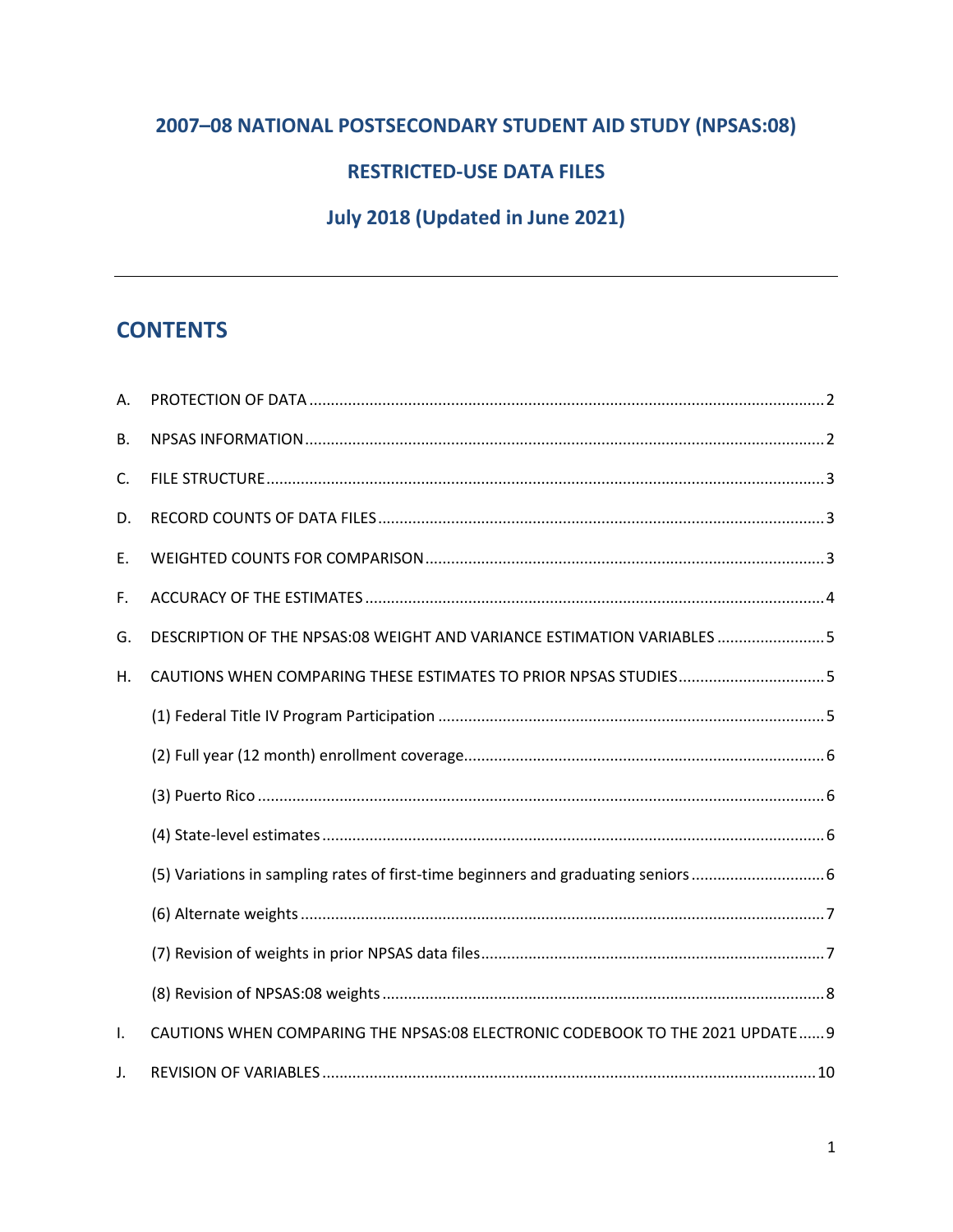## <span id="page-1-0"></span>**A. PROTECTION OF DATA**

The Federal Laws protecting the individual records on restricted-use data files are:

- 1. The Privacy Act of 1974 (As Amended) 5 U.S.C.552a
- 2. Education Sciences Reform Act of 2002 (supersedes the National Education Statistics Act of 1994)
- 3. USA PATRIOT Act of 2001
- 4. Federal Statistical Confidentiality Order of 1997
- 5. E-Government Act of 2002

Education Sciences Reform Act of 2002 requires that no person may:

- 1. Use any individually identifiable information furnished under the provisions of this section for any purpose other than statistical purposes for which it is supplied except as required by law;
- 2. Make any publication whereby the data furnished by any particular person under this section can be identified; or
- 3. Permit anyone other than the individuals authorized by the Commissioner to examine the individual reports.

Employees, including temporary employees, or other persons who have sworn to observe the limitations imposed by this law, who knowingly publish or communicate any individually identifiable information will be subject to fines of up to \$250,000, or up to 5 years in prison, or both (Class E felony).

Tampering with or misusing the restricted-use data files to attempt to identify an individual's record is a violation of Federal Law and can result in a fine of \$250,000 and imprisonment of up to 5 years.

## <span id="page-1-1"></span>**B. NPSAS INFORMATION**

The 2008 National Postsecondary Student Aid Study (NPSAS:08) conducted by the National Center for Education Statistics (NCES) within the U.S. Department of Education (ED) is a comprehensive survey that examines how students and their families pay for postsecondary education. The study included nationally representative samples of undergraduate, graduate, and first-professional students; students attending less-than-2-year, 2-year, 4-year, and doctorate-granting institutions; students who receive financial aid and those who do not receive financial aid. NPSAS:08 is part of a series of studies, which have been conducted every 2 or 4 years since 1987. Public access data files and descriptive reports for all of the NPSAS studies are available at [https://nces.ed.gov/surveys/npsas.](https://nces.ed.gov/surveys/npsas) In addition, data are available to the public through DataLab at [https://nces.ed.gov/datalab.](https://nces.ed.gov/datalab) For content questions, please contact [NCES.Info@ed.gov](mailto:NCES.Info@ed.gov) or call (800) 677-6987.

The NPSAS:08 survey represents approximately 21 million undergraduate and 3 million graduate and first-professional students enrolled at any time during the 2007–08 academic year (between July 1, 2007 and June 30, 2008) at any postsecondary institutions eligible to participate in the federal Title IV financial aid programs in the 50 states, the District of Columbia, and Puerto Rico. It is based on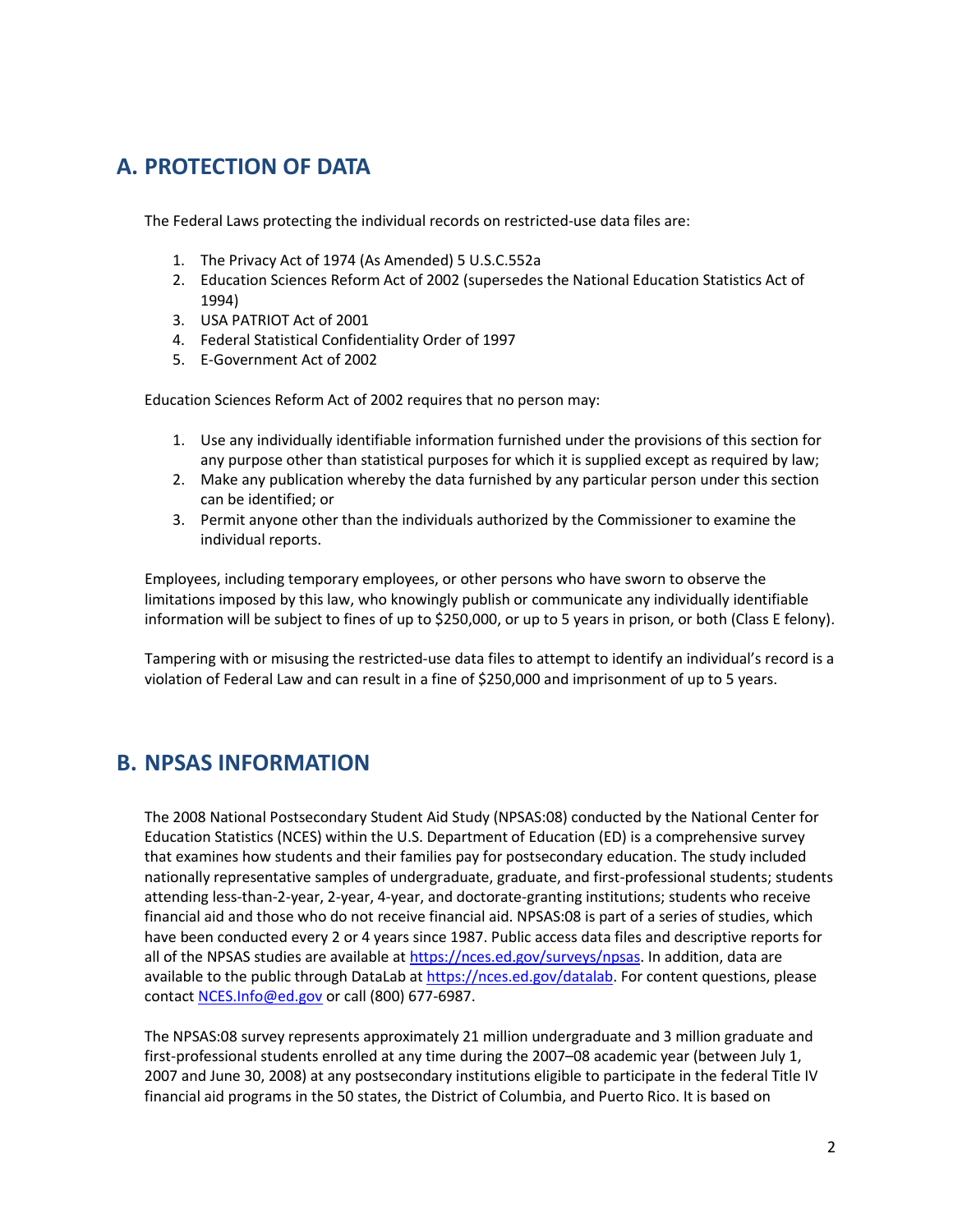information collected from 114,000 undergraduates and 14,000 graduate and first-professional students enrolled at about 1,700 postsecondary institutions. Because the NPSAS:08 survey included students enrolled at any time over the 12-month period between July 1, 2007 and June 30, 2008, it is representative of the full-year, unduplicated headcount of postsecondary students nationwide. This number is greater than the Fall enrollment estimates contained in the Integrated Postsecondary Education Data System (IPEDS), which reported about 16 million undergraduates and 2.6 million graduate and first-professional students enrolled in the fall of 2007.

The NPSAS:08 survey included state-level representative samples of undergraduates attending public 2 year, public 4-year, private nonprofit 4-year, and private for-profit degree-granting institutions in 6 selected states. The 6 states (CA, GA, IL, MN, NY, TX) may be selected using the variable INSTSAST. WARNING: Data for other states in NPSAS:08 are NOT representative of those states. These six states also have representative samples in NPSAS:04 for all sectors except for private for-profit, degreegranting institutions.

## <span id="page-2-0"></span>**C. FILE STRUCTURE**

Information on the file structure is available in the README.PDF on the restricted-use file.

## <span id="page-2-1"></span>**D. RECORD COUNTS OF DATA FILES**

Information on record counts is available in the README.PDF on the restricted-use file.

### <span id="page-2-2"></span>**E. WEIGHTED COUNTS FOR COMPARISON**

Data users can ensure that the data sets were generated properly by comparing their output to the weighted counts in the following tables. These estimates were generated for undergraduate and graduate students using the study weight (WTA000), the NPSAS institution sector (SECTOR11), and the student's gender (GENDER). NOTE: there may be discrepancies due to rounding methods in statistical programs.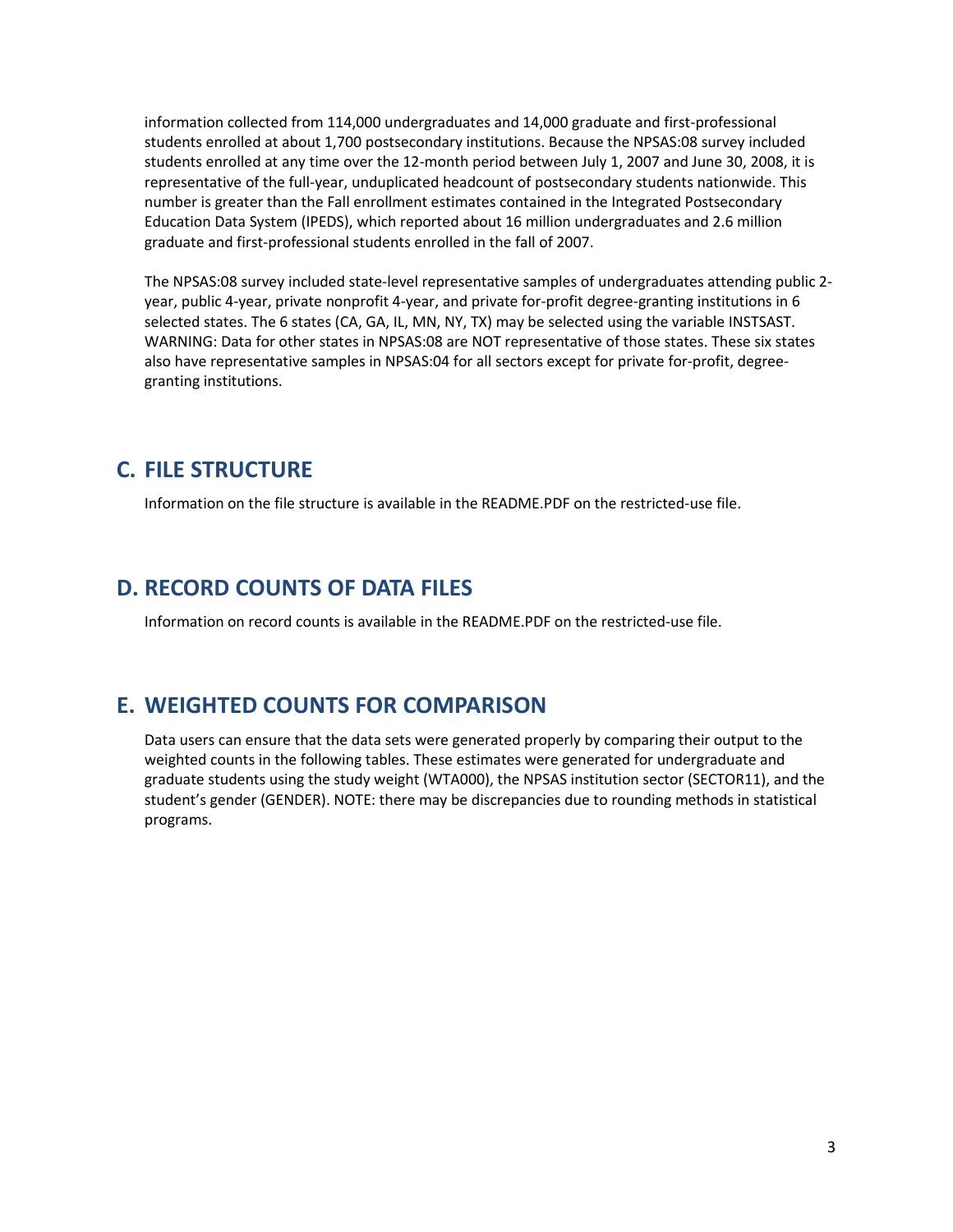| <b>Undergraduate Students</b>                                   | <b>Male</b> | <b>Female</b> | <b>Total students</b> |
|-----------------------------------------------------------------|-------------|---------------|-----------------------|
| Public less-than-2-year institutions                            | 35,600      | 63,100        | 98,700                |
| Public 2-year institutions                                      | 3,941,800   | 5,118,700     | 9,060,500             |
| Public 4-year non-doctorate-granting institutions               | 986,800     | 1,228,900     | 2,215,700             |
| Public 4-year doctorate-granting institutions                   | 1,971,700   | 2,244,700     | 4,216,400             |
| Private nonprofit less-than-4-year institutions                 | 34,000      | 54,200        | 88,200                |
| Private nonprofit 4-year non-doctorate-granting<br>institutions | 622,300     | 868,000       | 1,490,300             |
| Private nonprofit 4-year doctorate-granting                     |             |               |                       |
| institutions                                                    | 596,300     | 730,100       | 1,326,300             |
| Private for-profit less-than-2-year institutions                | 107,000     | 344,300       | 451,300               |
| Private for-profit greater-than-or equal-2-year                 |             |               |                       |
| institutions                                                    | 626,600     | 1,188,300     | 1,814,900             |
| Total, across all institution types                             | 8,922,000   | 11,840,300    | 20,762,300            |

| <b>Graduate Students</b>                            | <b>Male</b> | <b>Female</b> | <b>Total Students</b> |
|-----------------------------------------------------|-------------|---------------|-----------------------|
| Public 4-year non-doctorate-granting institutions   | 99,200      | 197,000       | 296,127               |
| Public 4-year doctorate-granting institutions       | 614,700     | 821,800       | 1,436,400             |
| Private nonprofit 4-year non-doctorate-granting     |             |               |                       |
| institutions                                        | 104,000     | 214,400       | 318,300               |
| Private nonprofit 4-year doctorate-granting         |             |               |                       |
| institutions                                        | 481,800     | 655,500       | 1,137,400             |
| Private for-profit greater-than-2-year institutions | 88,700      | 215,000       | 303,700               |
| Total, across all institution types                 | 1,388,300   | 2,103,600     | 3,492,000             |

<span id="page-3-0"></span>NOTE: Values are rounded to the nearest hundred. Detail may not sum to totals due to rounding.

## **F. ACCURACY OF THE ESTIMATES**

The estimates produced using the NPSAS data are subject to sampling and nonsampling errors. Nonsampling errors are due to a number of sources, including, but not limited to, nonresponse, coding and data entry errors, misspecification of composite variables, and inaccurate imputations. In a study like NPSAS, there are multiple sources of data for some variables (Central Processing System [CPS], Student Records, Student Interview, etc.), and reporting differences can occur for each variable. Data swapping and other forms of perturbation, implemented to protect respondent confidentiality, can also lead to inconsistencies.

Sampling errors exist in all sample-based datasets, including NPSAS. Estimates calculated from a sample may differ from estimates calculated from other samples (of the same population) even if all the samples used the same sample design and methods. For similar reasons, estimates of average aid amounts based on the NPSAS sample will probably differ from specific program amounts reported by the ED's program offices.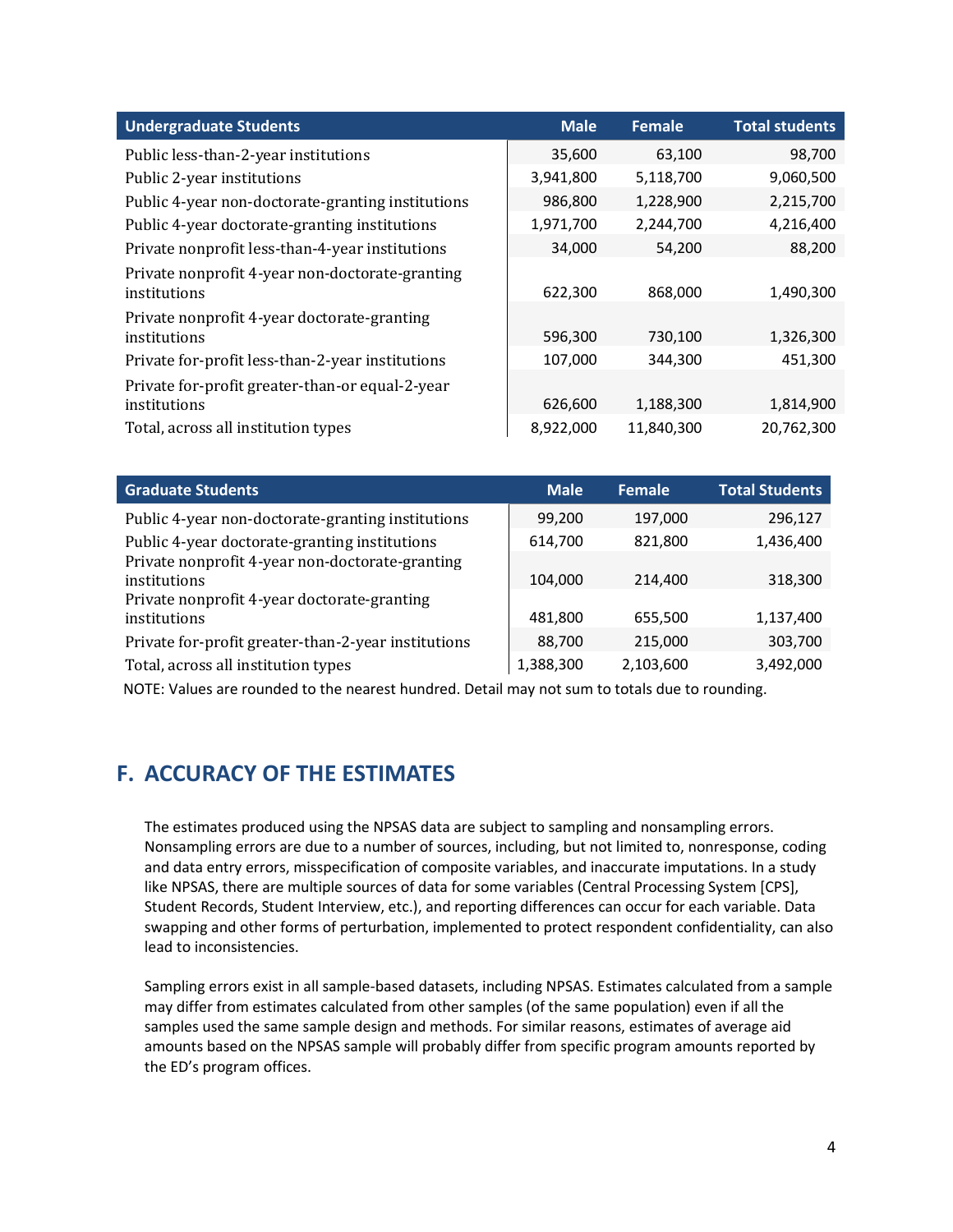The standard error is a measure of the precision of the estimate. Because the NPSAS sample is not a simple random sample, many software programs do not produce appropriate standard errors. Users are encouraged to use software that takes into account the complex sample design when performing statistical significance tests. For example, each estimate's standard error can be calculated using bootstrap replication procedures in statistical software packages such as SUDAAN or Stata. The NCES PowerStats software [\(https://nces.ed.gov/datalab\)](https://nces.ed.gov/datalab) also provides standard errors for estimates using bootstrap replication procedures.

# <span id="page-4-0"></span>**G. DESCRIPTION OF THE NPSAS:08 WEIGHT AND VARIANCE ESTIMATION VARIABLES**

The NPSAS:08 data files contain the following types of weight and variance estimation variables:

- 1. WTA000: Study (analysis) weight for computing point estimates.
- 2. ANALSTR, ANALPSU: Analysis strata and analysis primary sampling units (PSUs) for computing Taylor Series variance estimates without always accounting for the finite population correction (fpc) at the institution stage of sampling.
- 3. FANALSTR, FANALPSU, FANALSSU, PSUCOUNT: Analysis strata, analysis PSUs, analysis secondary sampling units (SSUs), and estimated number of PSUs in a stratum for computing Taylor Series variance estimates when accounting for the fpc at the institution stage of sampling.
- 4. WTA001—WTA200: Bootstrap replicate weights for computing bootstrap variance estimates.

The study weight and bootstrap replicate weights are appropriate for the analysis of any variable for any domain.

# <span id="page-4-1"></span>**H. CAUTIONS WHEN COMPARING THESE ESTIMATES TO PRIOR NPSAS STUDIES**

When comparing estimates with prior rounds of NPSAS, users should be aware of several differences in the design of these studies:

#### <span id="page-4-2"></span>(1) Federal Title IV Program Participation

Starting with NPSAS:2000, the survey was restricted to institutions participating in federal Title IV student aid programs. In NPSAS:96 and prior surveys, only about 1 percent of the sampled undergraduates were attending an institution not eligible to participate in ED's Title IV aid programs. When students attending non-Title IV eligible institutions were excluded from the NPSAS:96 sample, the percentage of undergraduates who received financial aid increased by less than 0.3 percent. This small change primarily affects comparisons of students enrolled in less-than-2-year and private forprofit institutions. When comparing prior NPSAS studies to NPSAS:08, NPSAS:04 and NPSAS:2000, analysts may want to exclude cases from NPSAS:96 and earlier using the variable T4ELIG that identifies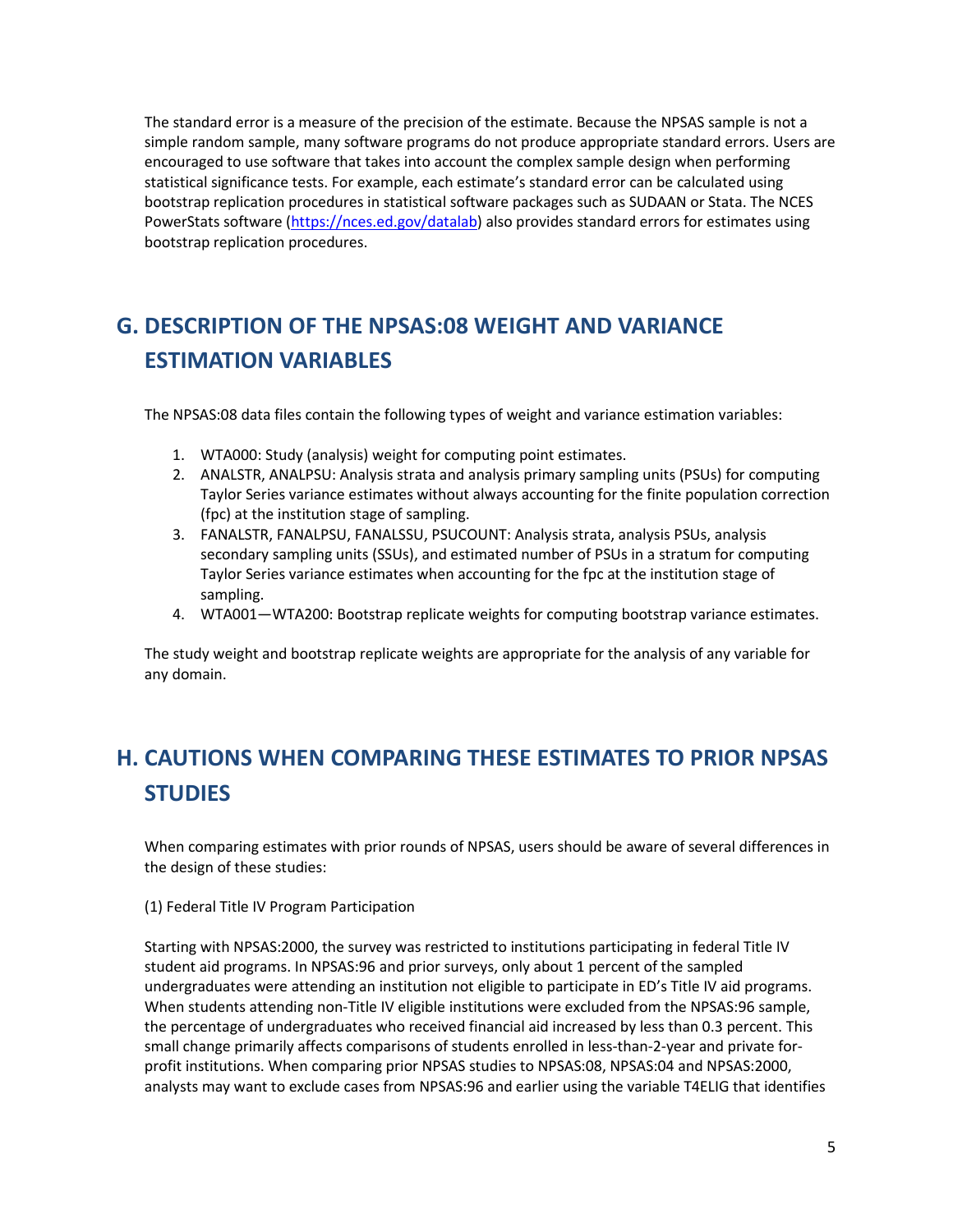whether the student was sampled from an institution that was ineligible to participate in Title IV aid programs.

#### <span id="page-5-0"></span>(2) Full year (12 month) enrollment coverage

In NPSAS:93 through NPSAS:08 the surveys covered a 12 month enrollment period (July 1–June 30). Institutions were asked to provide one list (if possible), that represented students enrolled at any time during the respective financial aid award year. Users should be aware that the 12-month unduplicated student count is greater than the fall term enrollments reported in IPEDS (the difference is especially great in the public 2-year and for-profit sectors). The sample can be limited to fall term enrollments by using the variables COMPTO87 or ATTEND. NPSAS:87 sampled only students enrolled in the fall (October). NPSAS:90 sampled students who were enrolled at four discrete points in time: summer (August), fall (October), winter (February), and spring (June). In NPSAS:87 and NPSAS:90, those students who were initially sampled in the fall could have been enrolled for the full academic year. These estimates will reflect full-year amounts of aid for students who were enrolled in the fall. Such estimates, however, will not reflect total expenditures as reported by ED's specific Title IV program offices.

#### <span id="page-5-1"></span>(3) Puerto Rico

All NPSAS samples beginning with NPSAS:90 through NPSAS:08 have included institutions in Puerto Rico. Puerto Rico was not included in the NPSAS:87 or NPSAS:12 samples. The variable COMPTO87 may be used to exclude Puerto Rico from the totals. Users should be aware that the Hispanic category includes students in Puerto Rico.

#### <span id="page-5-2"></span>(4) State-level estimates

Prior to NPSAS:04, the NPSAS studies were NOT representative at the state level. The NPSAS:08 study included a representative sample of undergraduates enrolled in 4 sectors (public 2-year, public 4-year, private nonprofit 4-year, and private for-profit degree-granting institutions) in 6 states. The graduate and first-professional student sample was not representative in the 6 states. The 6 representative state samples may be identified using the variables INSTSAST and INSTSTSE. INSTSAST identifies the sample of undergraduates in the four sectors for which NPSAS:08 includes a representative sample. Categories are the six states. INSTSTSE identifies the six states and four sectors within each state for which the NPSAS:08 sample is representative for undergraduates. Categories are the four sectors within each of the six states. There is only one weight for the study; the state samples do not have separate weights. Users should be aware that the sample sizes within a sector of a state are often quite small and the standard errors may be quite large, so the appropriate statistical tests should be performed when making comparisons.

#### <span id="page-5-3"></span>(5) Variations in sampling rates of first-time beginners and graduating seniors

In alternate administrations, the NPSAS surveys increased the sampling rates of first-time beginning students (in NPSAS:1990, 1996, and 2004) or graduating college seniors (in NPSAS:93, 2000, and 2008). The first-time beginning students identified in NPSAS became the cohort for the longitudinal Beginning Postsecondary Students (BPS) studies, and the graduating seniors became the cohort for the longitudinal Baccalaureate and Beyond (B&B) studies. Analysts should be aware that the unweighted student counts included a high percentage of college freshmen in some NPSAS surveys (1990, 1996, 2004) alternating with a high percentage of college seniors in other years (1993, 2000, 2008). These differences are adjusted by the weights.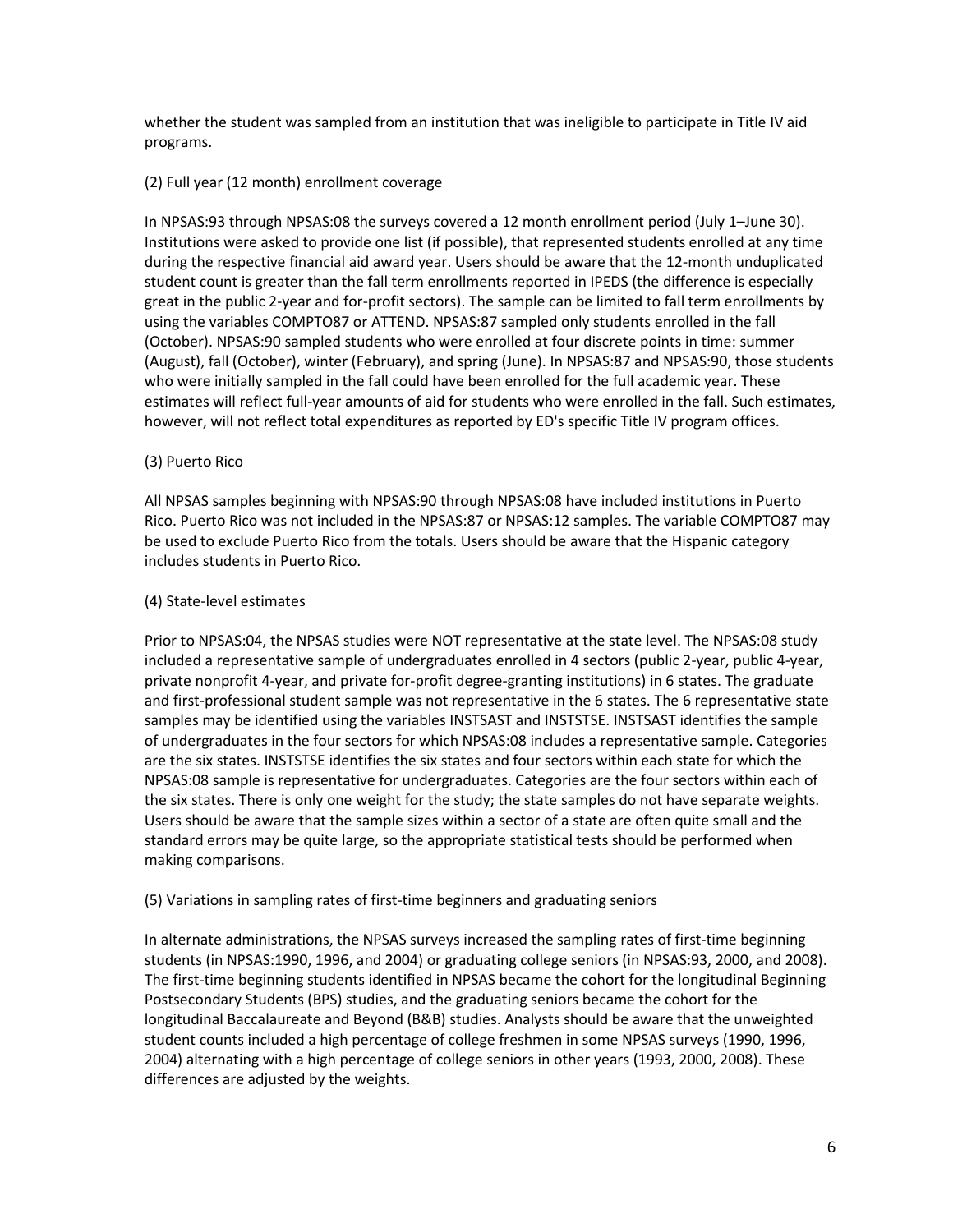#### <span id="page-6-0"></span>(6) Alternate weights

As in NPSAS:04, NPSAS:08 has only one analysis weight for all students in the sample. Missing values for most items, including student interview nonresponse, were stochastically imputed. In NPSAS:2000 and NPSAS:96 there are two analysis weights, a study weight that is appropriate for most demographic, enrollment, and financial aid variables and a separate CATI weight that should be used for variables based on the student interviews. The CATI weight adjusts for nonresponse to the interviews, while the study weight adjusts (separately) for nonresponse to both CADE and CATI. In NPSAS:93, 90 and 87 there is only one weight and no separate weight to adjust for interview nonresponse.

#### <span id="page-6-1"></span>(7) Revision of weights in prior NPSAS data files

To yield estimates that are nationally representative, the NPSAS weighting process uses national program totals as control totals. For student financial aid, the largest program is the Federal Stafford loan program. Having accurate data on the dollar amounts of Stafford loans is crucial for weighting Stafford borrowing in the survey. Prior to NPSAS:08, the dollars used for these weights were the gross loan commitments collected by ED. For NPSAS:08, NCES used net disbursements rather than gross commitments, because disbursements more accurately reflect the amount of money students actually borrowed. For 2007–08 the overall difference between these two measures, gross and net, was about 18 percent, or \$10 billion.

#### Why do commitments and disbursements differ?

Gross commitments are the amounts that schools and lenders expect to award to students based on their loan applications. This number is available near the beginning of the lending process and is very important for an early gauge of how much capital lenders will need and how much money is expected to flow from lenders to schools. Loan funds are given out throughout the loan period (usually the term or semester), not all at once, so the net disbursements are the running total of how much has actually gone to students. Funds must flow from the lender to the school and then to the student. In each step there is some drop-off in amounts as students change their minds about whether or how much to borrow, decide not to enroll or drop out, forget to pick up their checks, or a myriad of other reasons. Deadlines usually keep students from suddenly deciding to borrow, but that can happen as well. Mistakes are corrected, amounts are reconciled, and, in the end, the amount that has been disbursed is less than originally posted.

#### Why change now?

The National Postsecondary Student Aid Study was developed in response to requests from ED budget and policy officials and the Office of Management and Budget (OMB) that NCES provide data to support federal student aid policymaking. To ensure that NPSAS is relevant to federal policy making, NCES Postsecondary Studies has assigned high priority to releasing NPSAS on a timely basis, targeting its quadrennial release to support the work of each incoming (or, returning) administration. When NPSAS began using Stafford loan totals for poststratification in 1995–96, a decision was taken to use gross commitment data for poststratification, based on the view that gross commitment data were (a) timely; (b) widely used; and (c) an accurate measure of what students actually borrow and apply to schooling costs.

Net disbursement amounts are available only after accounts between schools, lenders, and ED have all been reconciled. In 1995–96 this number was not available to ED (and NPSAS) until an annual reconciliation of accounts took place. Gross commitment data were used because they permitted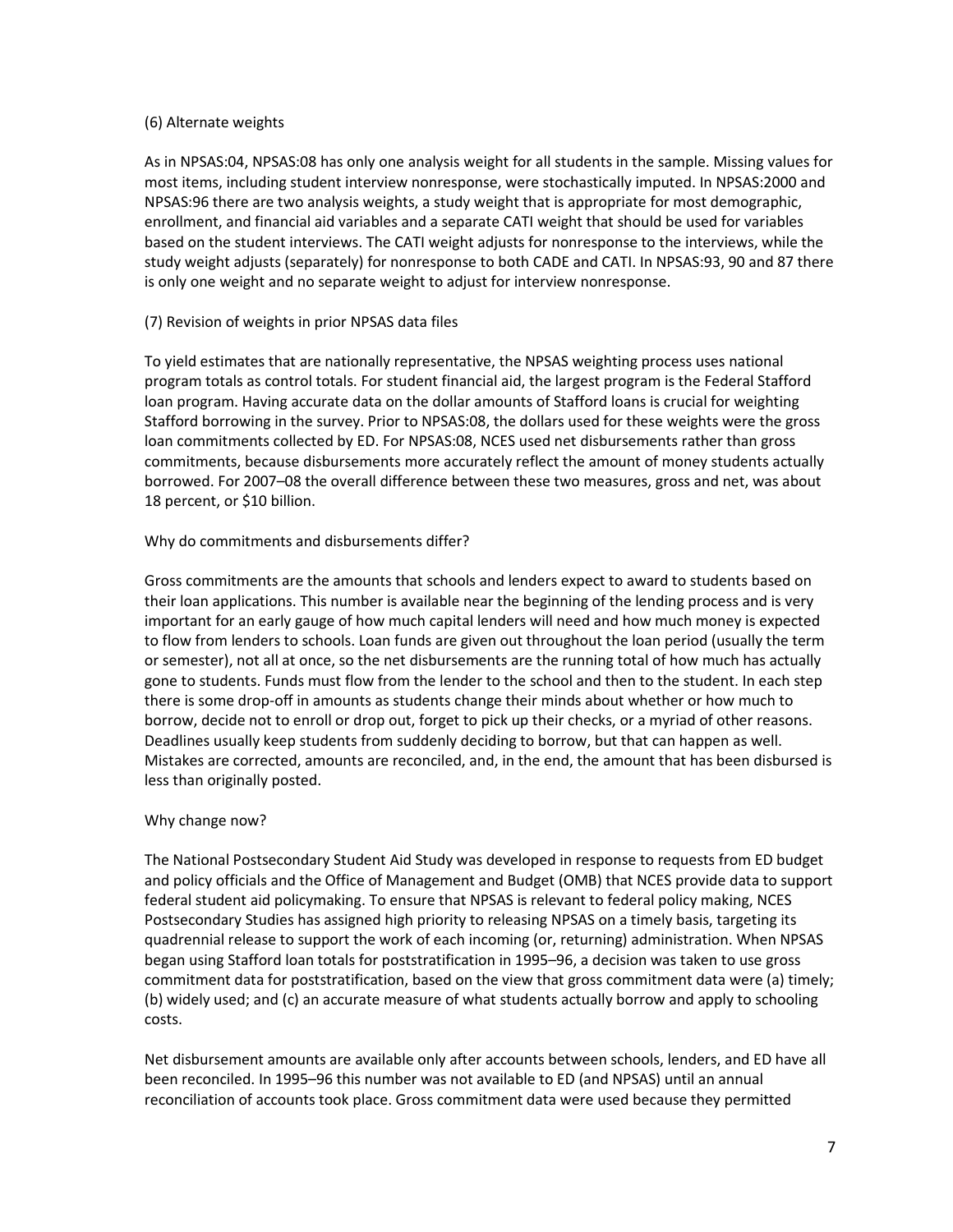NPSAS data to reach policymakers only seven months after the June 30th close of the federal student aid year. Gross commitments were the norm for reporting on lending totals: the student loan industry and schools typically used the gross commitment numbers to indicate loan volume. Moreover, gross commitments and disbursements were not widely different from one another.

Much has changed since 1995. A new Federal loan data collection system was implemented in 1994, and, in the years following, disbursement data gradually became more swiftly available and usable. ED now collects these data weekly through electronic means, and the net disbursement data is more readily available after the award period ends. Industry practice is changing as well. Lenders and others now publish both gross commitments and net disbursements. Most important, the gap between commitments and disbursements has gradually been growing, reaching 17.6 percent for 2007–08. In light of these changes, NCES decided that it was no longer acceptable to use loan commitments as a control total for poststratification.

To ensure consistency in methodology and comparability of findings, which is especially important for trend analysis, NCES decided that the data from earlier NPSAS cycles should be reweighted, using Stafford loan disbursement totals for the poststratification process.

In June 2009, NPSAS:04 weights were adjusted to sum to the total Stafford loan net disbursements, making them comparable to NPSAS:08. The revised NPSAS:04 weights will produce estimates that differ from the estimates in any tables and publications produced before June 2009. Using the revised weights has the largest effect on estimates of average Stafford loan amounts, and therefore on estimates of averages of all composite financial aid variables that include Stafford loans, such as total loans, total aid, and cumulative loans. For undergraduates, the revised NPSAS:04 weights reduced the average Stafford loan amount by about \$600, reduced the average total loan amount by about \$500, reduced the average amount of total aid by about \$300, and reduced the cumulative amount ever borrowed by about \$800.

#### <span id="page-7-0"></span>(8) Revision of NPSAS:08 weights

NCES has reweighted NPSAS:08 data to match weighting procedures used in NPSAS:12. At the time NPSAS:08 was originally released, only 2006–07 12-month enrollment counts were available from the Integrated Postsecondary Education Data System (IPEDS) for poststratification (weighting estimates to known population totals). The revised weights, which use 2007–08 12-month enrollment counts, provide better estimates in sectors where significant enrollment shifts occurred between 2006–07 and 2007–08.

Revised weights for NPSAS:08 were released simultaneously with the release of NPSAS:12 data. The release includes revisions to the public NCES analysis tools, PowerStats and QuickStats, and to restricted-use data files. Prior NPSAS iterations did not use IPEDS 12-month enrollment counts for poststratification and, as such, are unaffected.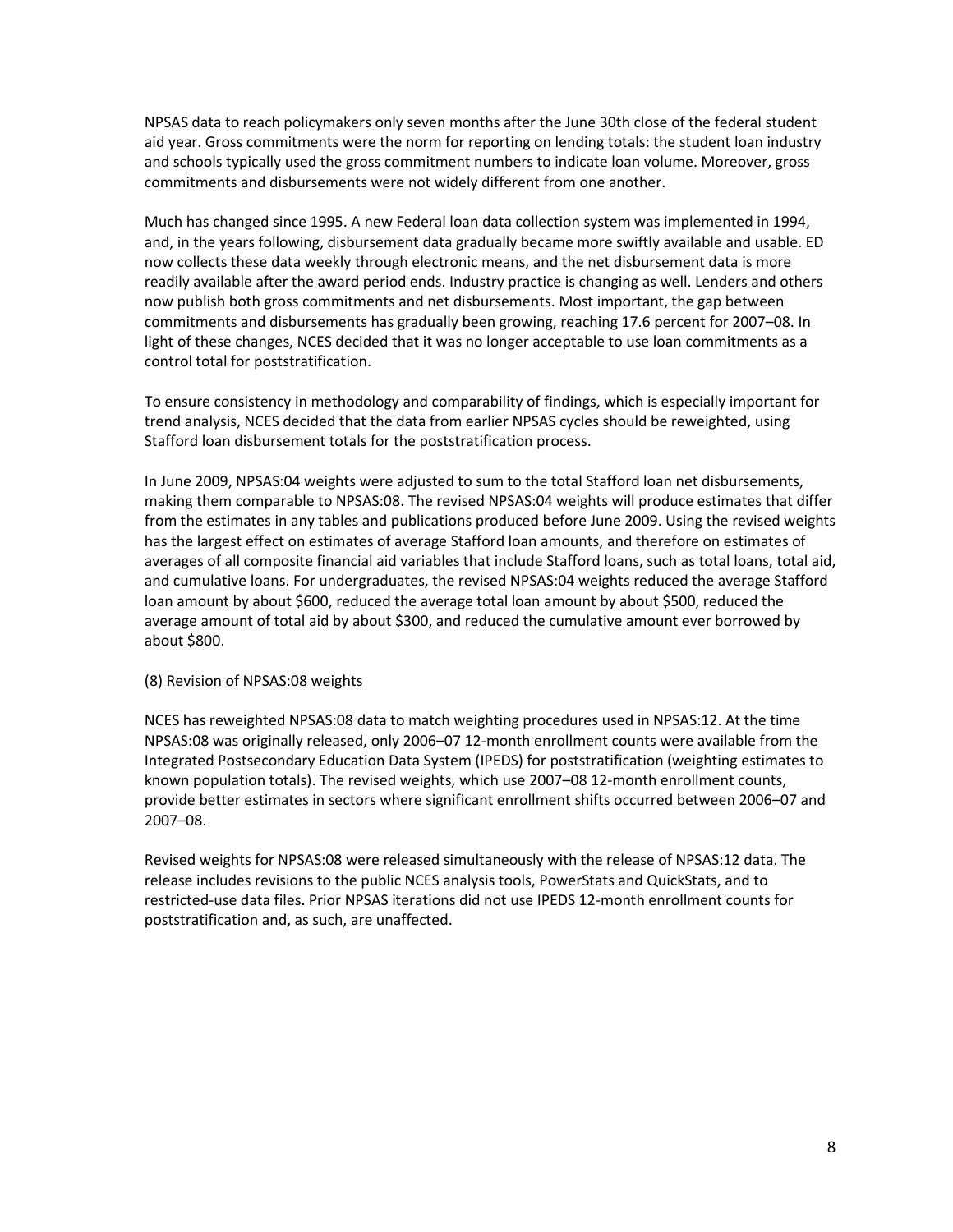Why is it important to use the revised NPSAS:08 weights?

Since the release of NPSAS:08, NCES has observed substantial year-to-year volatility in IPEDS 12-month unduplicated enrollment totals, particularly among for-profit institutions. These fluctuations are large enough to influence NPSAS poststratification adjustments and, consequently, the resulting estimates. This volatility, combined with the ability to rely upon preliminary IPEDS data available earlier in NPSAS data processing, has led NCES to change its poststratification procedures for NPSAS:12 and use preliminary current year 12-month enrollment counts rather than final, adjudicated data from the prior academic year.

To maximize the benefit of these improved procedures, NCES has revised NPSAS:08 weights to reflect 12-month enrollment in the NPSAS year. As a result, analysts can expect greater accuracy in estimates for institutions with enrollment volatility during that time. The most notable improvement will be observed in those sectors where enrollment volatility between 2006–07 and 2007–08 was greatest, in particular private for-profit institutions. Because private for-profit institutions experienced an enrollment surge between 2006–07 and 2007–08, NPSAS:08 underestimated enrollment in that sector thereby overestimating ratio-based measures.

Differences in estimates before and after revision can be appreciable. For example, at private for-profit 2-year or more institutions, in NPSAS:08 the percentage of undergraduates who received federal aid decreased from 96 percent to 87 percent after reweighting; for those with federal aid, the average amount decreased from \$7,700 to \$7,300. Across sectors, the overall percentage of undergraduates who received federal aid remained the same at 47 percent; however, the average amount of federal aid decreased from \$6,600 to \$6,500. Additional information is available at [https://nces.ed.gov/pubsearch/pubsinfo.asp?pubid=2014179.](https://nces.ed.gov/pubsearch/pubsinfo.asp?pubid=2014179)

# <span id="page-8-0"></span>**I. CAUTIONS WHEN COMPARING THE NPSAS:08 ELECTRONIC CODEBOOK TO THE 2021 UPDATE**

Changes over time to the NPSAS:08 derived file within the restricted use file delivery process complicates a comparison between the original data file extracted with the ECB and the NPSAS:08 2021 update data. These changes were made with the intention of making the restricted use files match the structure of the NPSAS:08 derived variables presented on the PowerStats website. The NPSAS:08 2021 update data separates undergraduate students and graduate students into separate data files. Variables that pertain only to graduate students were removed from the undergraduate file and variables that pertain only to undergraduates were removed from the graduate file. Concatenating the undergraduate and graduate file in the NPSAS:08 2021 update data will not restore the removed variables.

We also do not advise one to analyze the undergraduate students and graduate students in a combined file because some variables share the same name between the undergraduate and graduate files but are constructed slightly differently depending on whether a student is a graduate or undergraduate. For example, the variable SJHOURS (School job: Hours worked per week [work-study/assistantship]) uses TOTWKST (Total work-study) as a source for undergraduates. However, the graduate version uses an additional variable GRSUM (sum of total work-study, graduate student assistantships and graduate traineeships). Another example, BORAMT1 (Cumulative amount borrowed for undergrad) uses an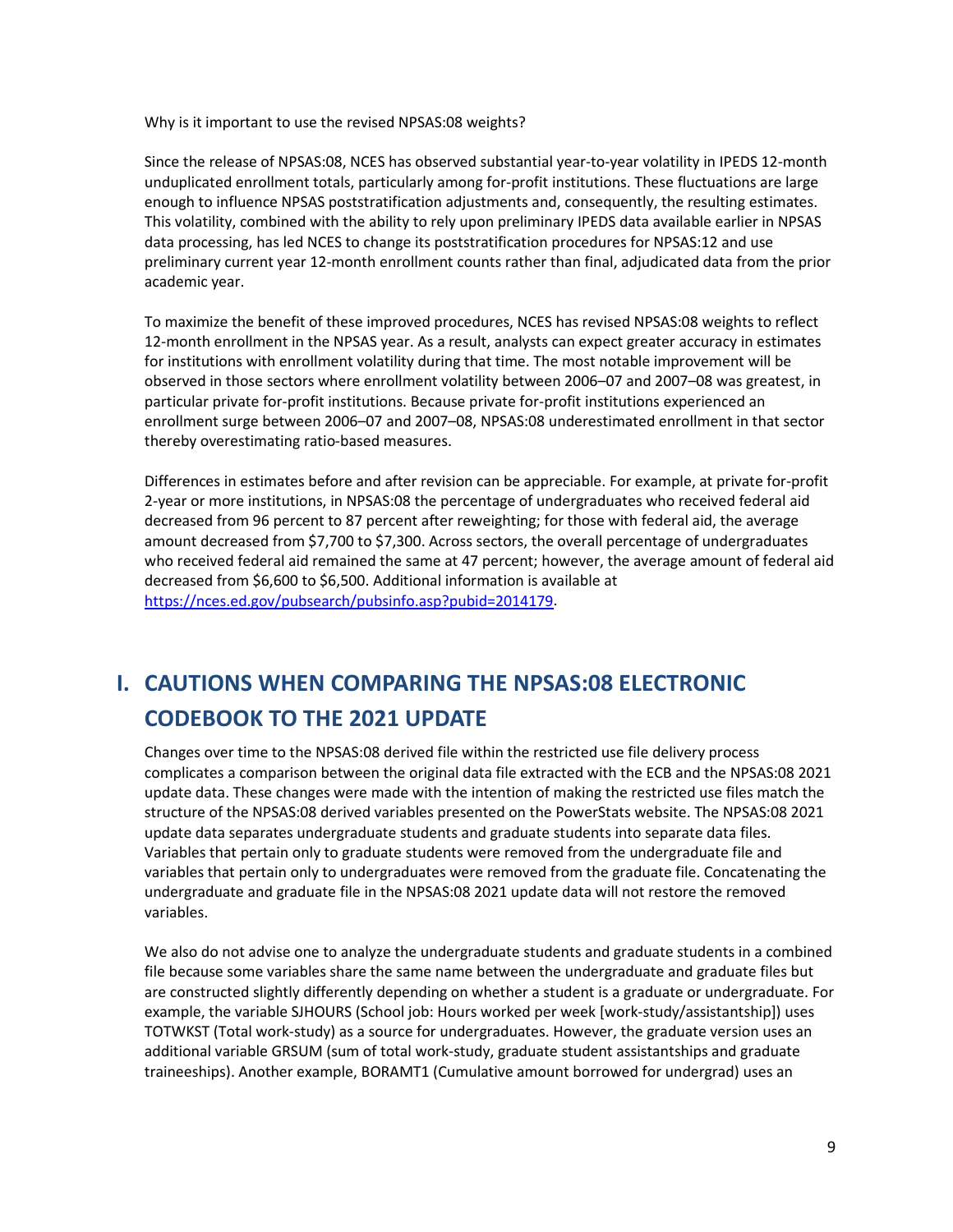additional source for undergraduate students, TOTLOAN (Total loans) that the graduate version does not use.

### <span id="page-9-0"></span>**J. REVISION OF VARIABLES**

The variables listed below have been revised since the Electronic Codebook (ECB) was released. The revisions include data and other content such as variable labels, value labels, and variable descriptions. Please note that the dates provided below indicate when internal revisions were processed; changes to the PowerStats application followed shortly thereafter.

(1) Division of the Derived File into Undergraduate and Graduate Files (June 2019)

Following the release of the ECB, the ECB derived file split into an undergraduate derived file and a graduate derived file for the subsequent release of the Restricted Use File (RUF) in order to reflect the undergraduate and graduate division of NPSAS:08 in PowerStats. Variables that pertain only to undergraduate respondents remained in the undergraduate file and were removed from the graduate file. Likewise, variables that pertain only to graduate respondents remained in the graduate file and were removed from the undergraduate file. To subset undergraduate students from graduate students, use the variable STYPELST in the original data. The undergraduate value for this variable is 1, the graduate values are 2 and 3.

The file, Undergraduate Graduate only variables.docx in the Materials folder contains a list of undergraduate-only variables removed from the graduate derived file, and a list of graduate-only variables removed from the undergraduate derived file.

- (2) Additions (March 2009)
- DIRECTLN Stafford loan, Direct or FFELP program indicator
- (3) Student Employment Variables (December 2009)

The variables for whether the student had taken remedial courses in 2007-08 (REMETOOK) and the number of remedial courses taken in 2007-08 (REMENUM) have been revised to include all undergraduates in the denominator. REMETOOK is now consistent with how the variable was coded in NPSAS:04. The prior version of this variable only included first- and second-year students and those who were not in a degree program, which has been renamed REMETK2, Remedial courses: took in 2007-08 (1st and 2nd year students). REMETK2 would later be added in February 2010 as a new variable. There has been a minor revision to Undergraduate degree program (UGDEG) where less than 10 cases were recoded to "Bachelor's degree" to be consistent with ACG & SMART grant data. The REMETOOK change affected GRADDEG, REMENUM, REMETOOK and UGDEG.

| ACG1            | ACG curriculum eligibility-(addition)                                      |
|-----------------|----------------------------------------------------------------------------|
| <b>GRADDEG</b>  | Graduate degree program-(revised)                                          |
| <b>FLNPCT6</b>  | Ratio of federal loans to federal aid (excludes PLUS, veterans)-(addition) |
| MAJORS23        | Field of study: undergraduate (23 categories) – (addition)                 |
| MAJORS2Y        | Field of study: undergraduate (11 categories)-(addition)                   |
| MAJORS4Y        | Field of study: undergraduate (10 categories) - (addition)                 |
| <b>REMENUM</b>  | Remedial courses: number taken in 2007-08-(revised)                        |
| <b>REMETOOK</b> | Remedial courses: took in 2007-08 (all undergraduates)-(revised)           |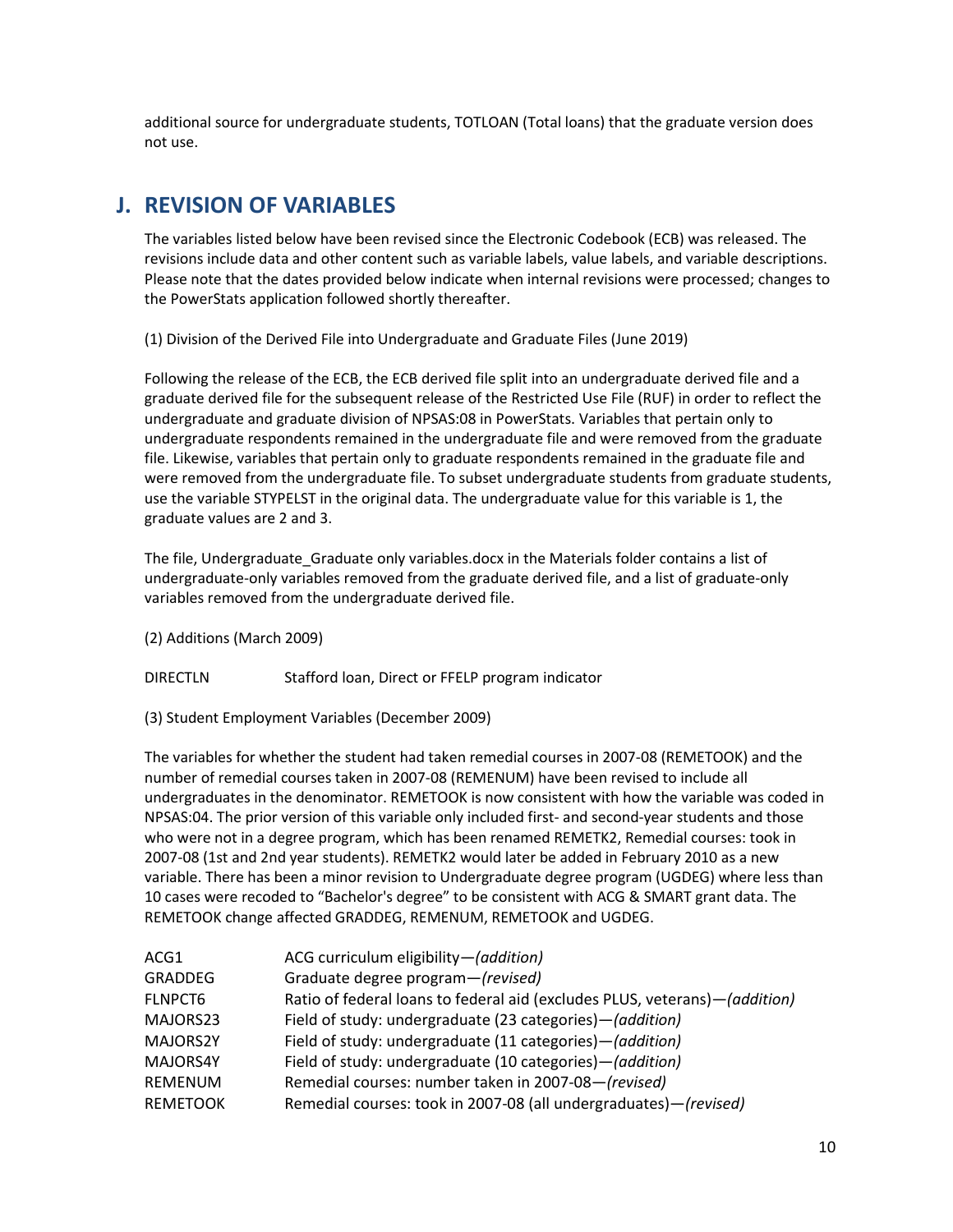| SELECTV2       | Selectivity (4-year institutions) - (addition)                   |
|----------------|------------------------------------------------------------------|
| <b>TXELIGD</b> | Tax benefit eligibility (Hope, Lifetime, deduction) - (addition) |
| UGDEG          | Undergraduate degree program-(revised)                           |

(4) Student Employment Variables (February 2010)

An error in the imputation procedures for a set of variables relating to student employment was discovered and corrected. The revised variables correct the underestimates of undergraduates working full time and considering themselves to be primarily employees rather than students. For example, the estimated weighted percentage of undergraduates considering themselves to be primarily employees (JOBROLE2) has been increased from 15 percent to 25 percent, the weighted percentage working 35 or more hours per week (JOBENR2) has been increased from 26 percent to 35 percent, the weighted average hours per week worked (JOBHOUR2) have been increased from 27 to 30 hours, and the weighted average earnings per week (JOBEARN2) have been increased from \$10,700 to \$14,700. The employment variables for graduate students were also revised, but the changes are minimal. These revisions were made to the public release data in February 2010.

NETCST30 through NETCST38, TFEDGRT3, TOTGRT3 and TXTOTBEN were rounded and received updates to their minimum values and legitimate skip values.

| Job: distance from NPSAS school to work-(revised)                                         |
|-------------------------------------------------------------------------------------------|
| Stafford individual subsidized maximum-(addition)                                         |
| Stafford individual total maximum-(addition)                                              |
| Job: can afford school without working (student)-(revised)                                |
| Job: related to coursework (nondegree)-(revised)                                          |
| Job: earnings from work while enrolled (excl work-study)-(revised)                        |
| Job: earnings from work while enrolled (incl work-study)-(revised)                        |
| Job affects school: helped with career preparation (student)-(revised)                    |
| Job affects school: helped with class work (student)-(revised)                            |
| Job affects school: limited access to campus facilities (student)-(revised)               |
| Job affects school: limited the class schedule (student)-(revised)                        |
| Job affects school: limited the number of classes (student)-(revised)                     |
| Job affects school: restricted choice of classes (student)-(revised)                      |
| Job: effect on grades (student)-(revised)                                                 |
| Job: type of employer-(revised)                                                           |
| Work intensity while enrolled (excl work-study)-(revised)                                 |
| Work intensity while enrolled (incl work-study)-(revised)                                 |
| Job: hours worked per week (excl work-study)-(revised)                                    |
| Job: hours worked per week (include work-study)-(revised)                                 |
| Job: related to major (degree)-(revised)                                                  |
| Job: located primarily on or off campus-(revised)                                         |
| Job: have job prior to enrollment at NPSAS school-(revised)                               |
| Job: Primary role as student or employee (excl work study or assistantship)-<br>(revised) |
| Job: primary role as student or employee(include work-study)-(revised)                    |
| Reason for working: earn spending money-(revised)                                         |
| Reason for working: gain job experience-(revised)                                         |
| Reason for working: minimize debt-(revised)                                               |
| Reason for working: parents' expectations-(revised)                                       |
|                                                                                           |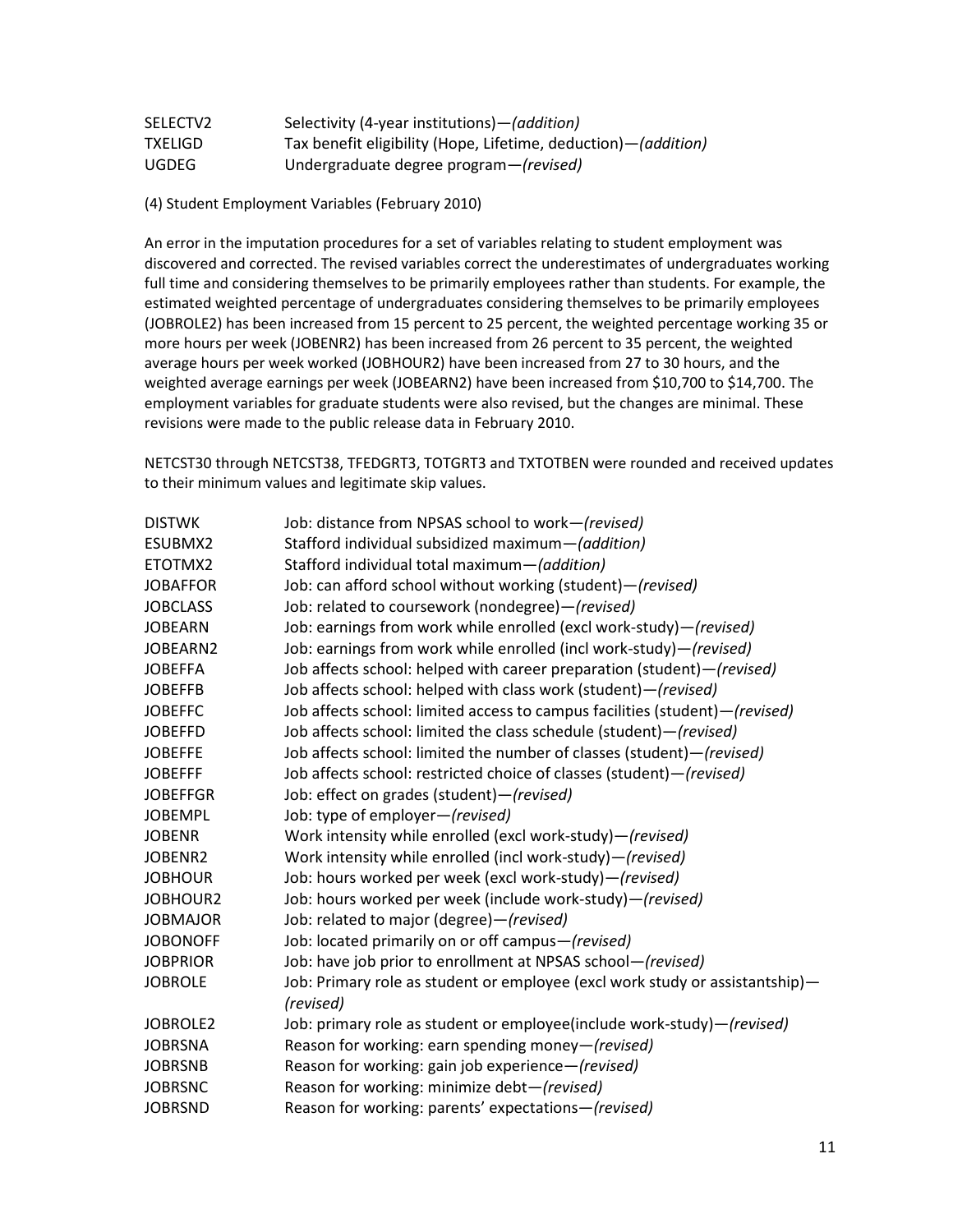| <b>JOBRSNE</b>  | Reason for working: pay educational expenses-(revised)                        |
|-----------------|-------------------------------------------------------------------------------|
| <b>JOBRSNF</b>  | Reason for working: pay living expenses-(revised)                             |
| <b>JOBRSNG</b>  | Reason for working: to send money home-(revised)                              |
| <b>JOBSUMMR</b> | Worked during summer 2007-(revised)                                           |
| <b>JOBTYPE</b>  | Job: type of job-(revised)                                                    |
| JOBTYPE2        | Type of job student had (include work study or assistantship)-(revised)       |
| <b>JOBWEEK</b>  | Job: weeks worked while enrolled-(revised)                                    |
| NETCST30        | Student budget minus federal grants and veteran benefits-(revised)            |
| NETCST31        | Student budget minus federal grants, veteran, and tax benefits-(revised)      |
| NETCST32        | Student budget minus all grants and veteran benefits-(revised)                |
| NETCST33        | Student budget minus all grants, veteran, and tax benefits-(revised)          |
| NETCST34        | Student budget minus all aid and federal tax benefits-(revised)               |
| NETCST35        | Tuition and fees minus all grants and veteran benefits-(revised)              |
| NETCST36        | Tuition and fees minus all grants, veteran, and tax benefits-(revised)        |
| NETCST37        | Tuition and fees minus federal grants and veteran benefits-(revised)          |
| NETCST38        | Tuition and fees minus federal grants, veteran, and tax benefits-(revised)    |
| REMETK2         | Remedial courses: took in 2007-08 (1st & 2nd year students)-(addition)        |
| <b>SJHOURS</b>  | School job: Hours worked per week (work-study/assistantship)—(revised)        |
| <b>STSUBMX</b>  | Stafford program subsidized maximum-(addition)                                |
| <b>STTOTMX</b>  | Stafford program total maximum-(addition)                                     |
| TFEDGRT3        | Total federal grants, veteran, and tax benefits-(revised)                     |
| TOTGRT3         | Total grants, Veterans' benefit, and federal education tax benefits-(revised) |
| <b>TXELIGR</b>  | Tax benefit: reasons not received-(addition)                                  |
| <b>TXTOTBEN</b> | Tax benefit received from federal tax credits and deductions-(revised)        |
|                 |                                                                               |

(5) Revisions and Additions (May 2010)

The updated JOBSAVE corrects legitimate skip values after re-imputation. RISKINDX is updated to account for the re-imputation for JOBENR.

| DISTLOC2        | Distance education: location of distance education program - (addition) |
|-----------------|-------------------------------------------------------------------------|
| INSTCAT         | Institutional category-( <i>addition</i> )                              |
| <b>JOBSAVE</b>  | Amount saved from summer 2007 earnings-(revised)                        |
| <b>RISKINDX</b> | Index of risk and nontraditional students-(revised)                     |

(6) Revisions (July 2010)

Legitimate skip values (-3) were recoded to zero for JOBEARN, JOBEARN2 and SJEARN.

| <b>JOBEARN</b> | Job: earnings from work while enrolled (excl work-study) |
|----------------|----------------------------------------------------------|
| JOBEARN2       | Job: earnings from work while enrolled (incl work-study) |
| <b>SJEARN</b>  | School job: total earnings                               |

(7) Institutional Grant and Financial Aid Variables (July 2010)

The range edit procedures for the derived institutional merit-based (INSMERIT) and need-based grants (INSTNEED) applied a \$20,000 maximum to the values reported for these variables. This edit affected about 8 percent of the reported values for undergraduates at private nonprofit 4-year institutions. An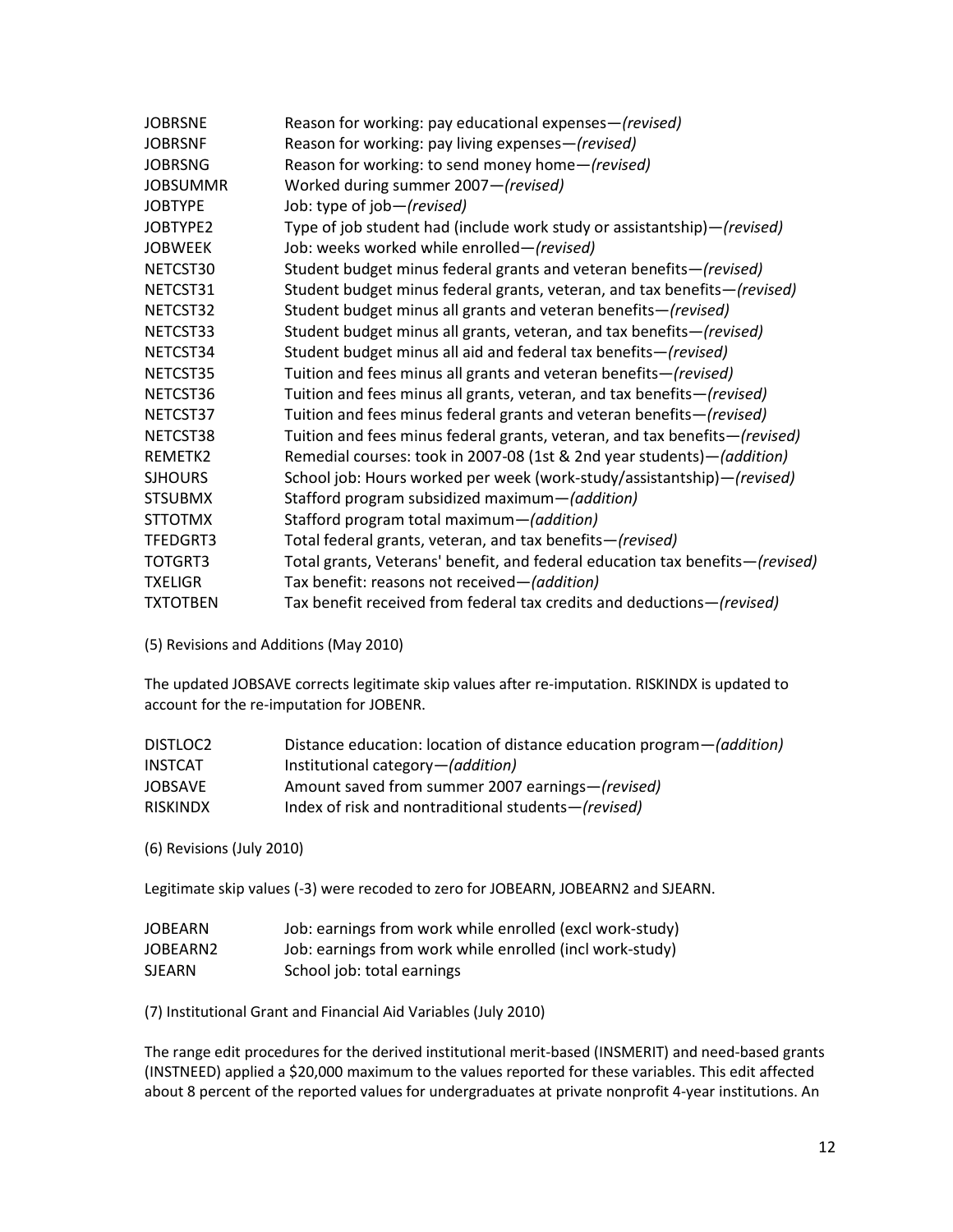alternate set of institutional grant variables was created applying range edits of \$30,000 to merit grants and \$32,000 to need-based grants, which raised the institutional grant average amount by about \$500. Although the difference between the original and the alternate estimates was not statistically significant, a set of financial aid variables with the alternate values for private nonprofit institutions has been added to the restricted file for interested users. NCES will continue to use the original variables for reporting purposes.

Undergraduate financial aid variables added:

| <b>INATHAMA</b>              | Athletic scholarships (alternate)                                                          |
|------------------------------|--------------------------------------------------------------------------------------------|
| <b>INGRTAMA</b>              | Institutional grants total (alternate)                                                     |
| <b>INSMERIA</b>              | Institutional merit-only grants (alternate)                                                |
| <b>INSTAMTA</b>              | Institutional aid total (alternate)                                                        |
| <b>INSTNEEA</b>              | Institutional need-based grants (alternate)                                                |
| <b>INSTNONA</b>              | Institutional nonneed & merit grants (alternate)                                           |
| <b>MERITAIA</b>              | Total merit-only grants (alternate)                                                        |
| <b>NEEDAIDA</b>              | Total need-based grant aid (alternate)                                                     |
| NETCS20A                     | Student budget minus all grants and loans (alternate)                                      |
| NETCS33A                     | Student budget minus all aid (alternate)                                                   |
| NETCST1A                     | Student budget minus all grants (alternate)                                                |
| NETCST9A                     | Tuition and fees minus all grants (alternate)                                              |
| SNEED2A                      | Student budget minus EFC minus total aid (alternate)                                       |
| <b>TNFEDGRA</b>              | Total nonfederal grants (alternate)                                                        |
| <b>TOTAIDA</b>               | Aid total amount (alternate)                                                               |
| <b>TOTGRTA</b>               | Total grants (alternate)                                                                   |
| TOTNON3A                     | Institutional and state no-need grants (alternate)                                         |
| (8) Additions (January 2011) |                                                                                            |
| <b>TCHCRS</b>                | Currently taking courses to prepare to teach at the K-12 level                             |
| <b>TCHPLN</b>                | Plan to teach at the K-12 level                                                            |
| (9) Revisions (March 2011)   |                                                                                            |
|                              |                                                                                            |
|                              | ESUBMX2, STAFCT1, STAFCT2 and STAFCT3 were part of a fix in March 2011 to Stafford maximum |
| variables.                   |                                                                                            |
| ESUBMX2                      | Stafford individual subsidized maximum                                                     |
| ETOTMX2                      | Stafford individual total maximum                                                          |
| STAFCT1                      | Stafford subsidized maximum                                                                |
| STAFCT2                      | Stafford total maximum                                                                     |
| STAFCT3                      | Stafford individual total maximum for aid applicants                                       |
| (10) Revisions (May 2011)    |                                                                                            |

STEMMAJ recoded anthropology majors to "Social/behavioral sciences".

STEMMAJ Major field of study with a focus on STEM fields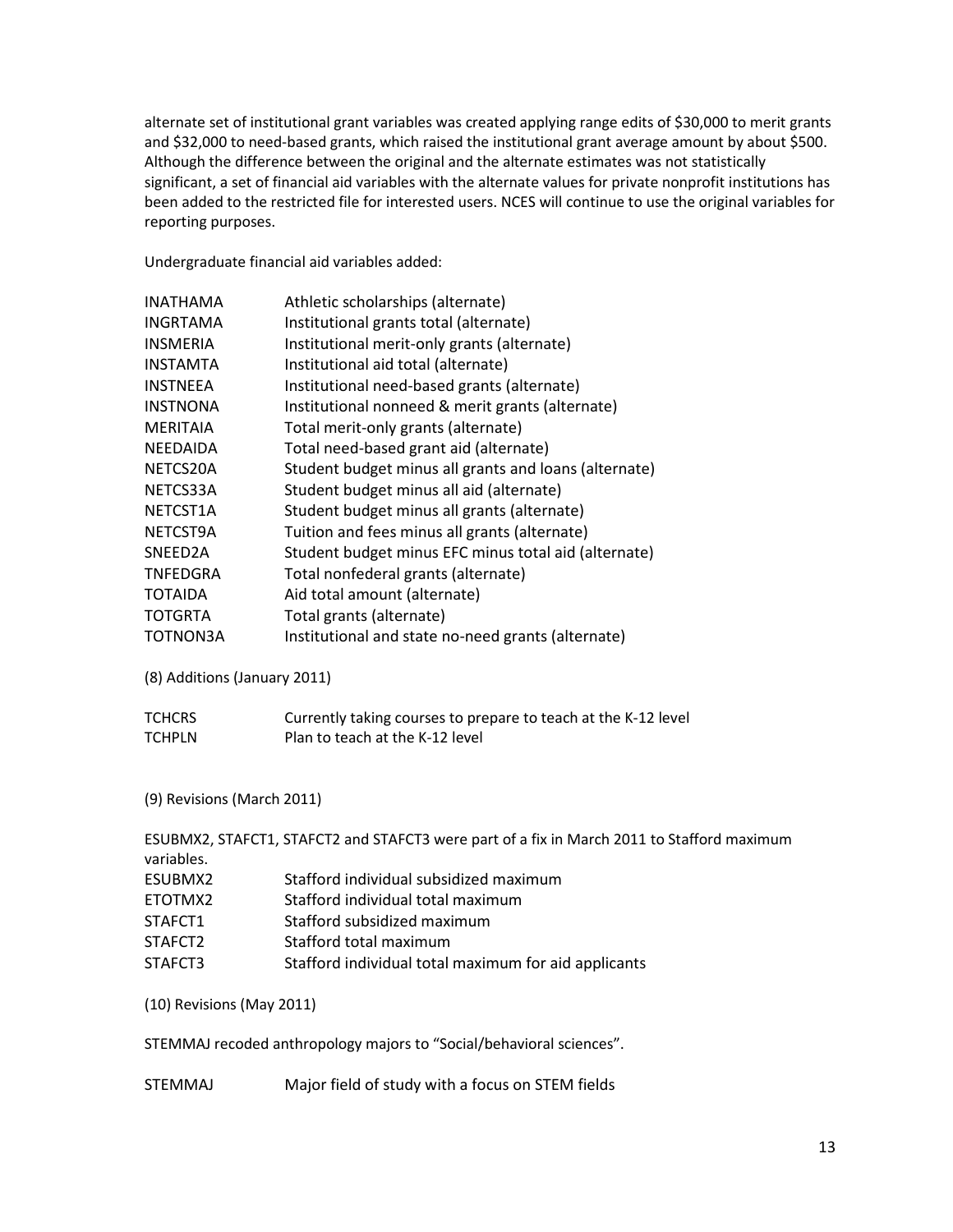(11) Additions (May 2012)

PCTMIN5 Percent enrolled: White, non-Hispanic

(12) Revisions (May 2013)

The weight and replicate weights (WTA000 and WTA001-WTA200 respectively) were adjusted in 2013 due to over estimation for private for profit 2-year Stafford loan recipients as described above.

WTA000 Study Weight WTA001-WTA200 Replicate Weights

(13) Revisions and Additions (May 2014)

DERMJRNM was revised to correct a merge error that affected the earlier version. PCT6D, PCT6I, PCTALL, PCTDEP and PCTINDEP percentiles were revised according to the weight changes in May 2013.

| AIDCST3         | Ratio of aid (excluding private loans and Parent PLUS loans to parents) to |
|-----------------|----------------------------------------------------------------------------|
|                 | student budget-(addition)                                                  |
| <b>DERMJRNM</b> | Final derived Major - Numeric-(revised)                                    |
| PCT6D           | Dependent income quartiles for 6 states-(revised)                          |
| PCT61           | Independent income quartiles for 6 states-(revised)                        |
| <b>PCTALL</b>   | Income percentile rank for all students-(revised)                          |
| <b>PCTDEP</b>   | Income percentile dependent students-(revised)                             |
| <b>PCTINDEP</b> | Income percentile independent students-(revised)                           |

(14) Financial Aid Updates for NPSAS:96 Through NPSAS:12 (March 2018)

In NPSAS studies prior to NPSAS:16, certain state grants that were administered by institutions (similar to how federal campus-based aid is administered) were classified as institutional grants. Because federal campus-based aid programs are classified by the source of funds and not by who administers the aid, this practice was changed in NPSAS:16 where campus-based state grants are now classified as state aid. This change in methodology mainly affects the aid of undergraduate students attending public institutions in California but led to larger population estimates of state grants and smaller estimates of institutional grants in NPSAS:16 compared with past NPSAS studies.

To promote the analysis of trends in state and institutional aid over time, new state and institutional aid variables were added to the undergraduate files of NPSAS:96, NPSAS:2000, NPSAS:04, NPSAS:08, and NPSAS:12. These variables remove campus-based state grants from institutional grants and add them to state grant variables to be comparable with the NPSAS:16 methodology. The original variables remain on the file and the new variables are flagged with "(update)."

The following is a list of variables that were added:

STATNEED2 State need-based grants (updated)